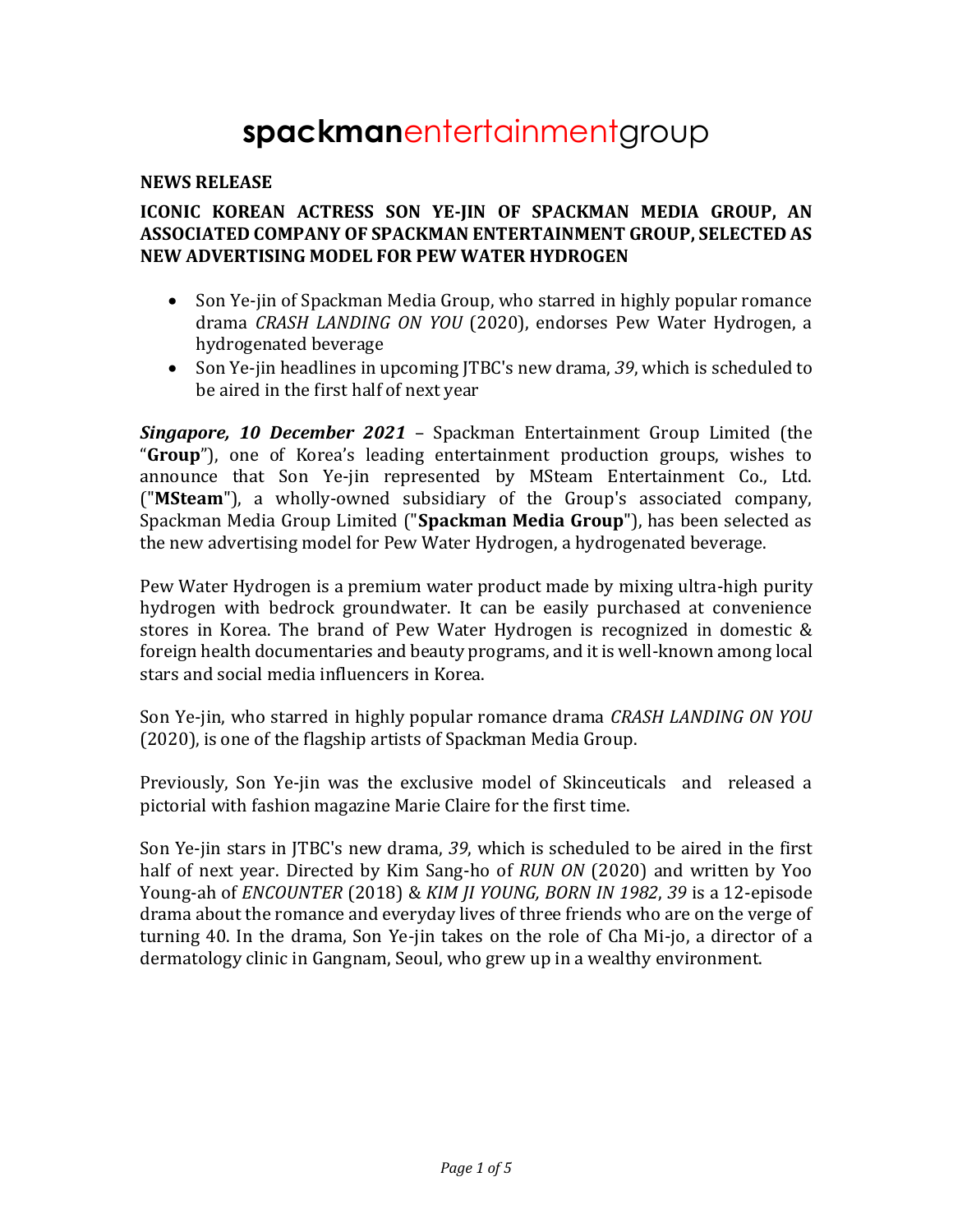Son Ye-jin's latest tvN K-drama, *CRASH LANDING ON YOU*, achieved massive recordbreaking viewership success in Korea and became a top hit in Japan, attaining #1 on Japan's Netflix for four months. The K-drama was one of the top 10 Most Watched Netflix Shows in the United States. Son Ye-jin was awarded the Hallyu Drama Best Actress Award at the 15th Seoul International Drama Awards for her role in *CRASH LANDING ON YOU*.

Her recent films include *BE WITH YOU* (2018), *THE NEGOTIATION* (2018) and *THE LAST PRINCESS* (2016), all of which were invested by the Group and/or Spackman Media Group.

In 2018, Son Ye-jin's performance in *BE WITH YOU*, which broke the all-time first week box office historical record for romance film in Korea, clinched her the Best Actress Award at the Seoul Awards. Son Ye-jin also received the Prime Minister's Commendations at the 2018 Korean Popular Culture & Arts Awards and won the Best Actress for Hallyu Dramas at the 2018 Seoul International Drama Awards, underscoring her international status as an iconic Korean actress.

Other than Son Ye-jin, MSteam also represents rising international Korean star Wi Hajun of Netflix's most-watched show ever, *SQUID GAME* (2021), and popular Korean actress Lee Min-jung, who won the Top Excellence Award for her role in *ONCE AGAIN* (2020).

- End -

# **About Spackman Entertainment Group Limited**

Spackman Entertainment Group Limited ("**SEGL**" or the "**Company**"), and together with its subsidiaries, (the "**Group**"), founded in 2011 by Charles Spackman, is one of Korea's leading entertainment production groups. SEGL is primarily engaged in the independent development, production, presentation, and financing of theatrical motion pictures in Korea. According to Variety, Korea was the world's fourth largest box office market in 2019, behind only North America, China and Japan.

Since incorporation in 2011, SEGL had produced more than 30 films including a number of highest grossing and award-winning films in Korea, namely *#ALIVE* (2020), *CRAZY ROMANCE* (2019), *DEFAULT* (2018), *MASTER* (2016), *THE PRIESTS* (2015), *SNOWPIERCER* (2013), *COLD EYES* (2013) and *ALL ABOUT MY WIFE* (2012).

The Group also invests into and produces Korean television dramas. In addition to our content business, we also own equity stakes in entertainment-related companies and film funds that can financially and strategically complement our existing core operations. SEGL is listed on the Catalist of the Singapore Exchange Securities Trading Limited under the ticker 40E.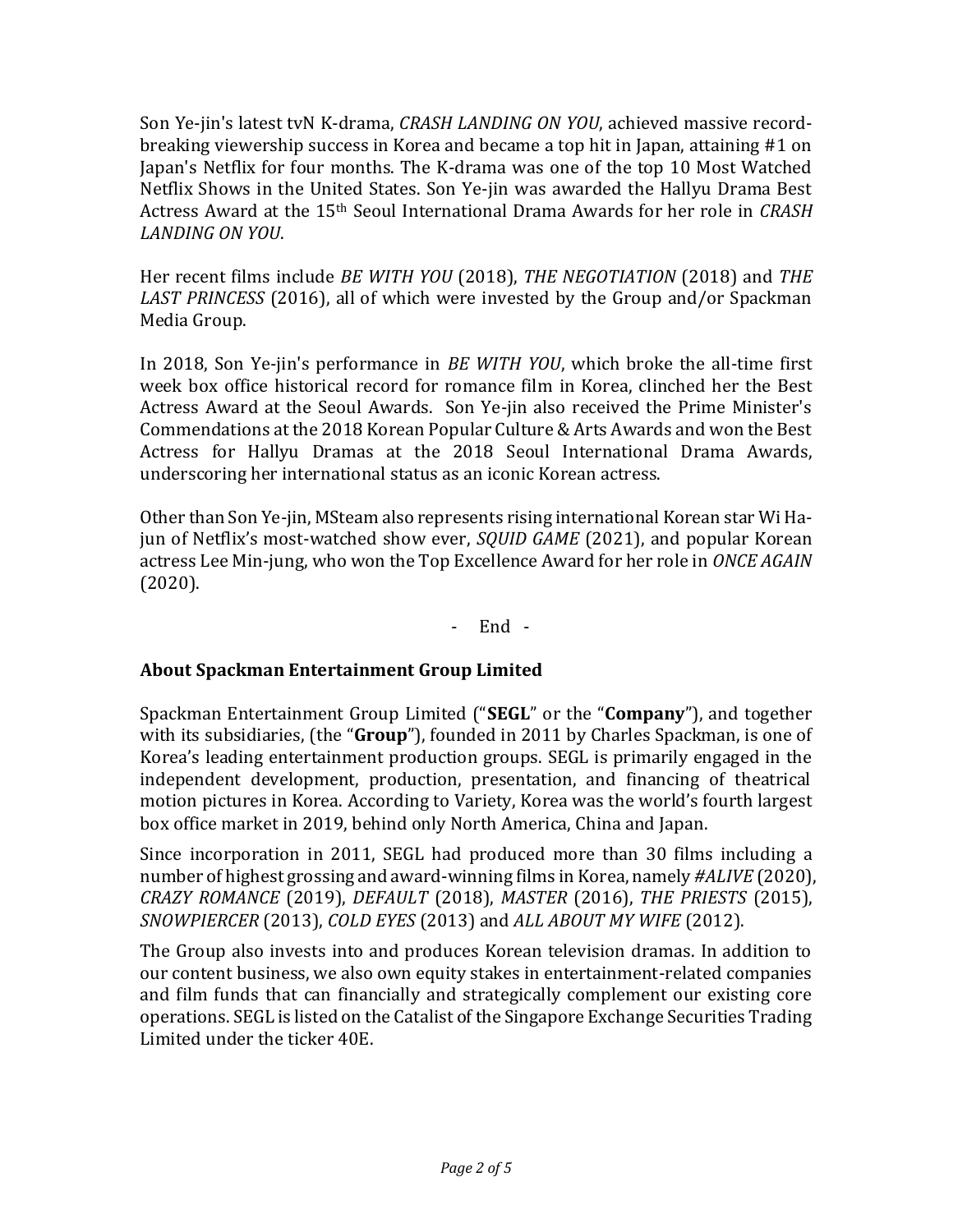## *Production Labels*

SEGL owns Novus Mediacorp Co., Ltd. ("**Novus Mediacorp**"), an investor, presenter, and/or post-theatrical distributor for a total of 79 films (58 Korean and 21 foreign) including *ROSE OF BETRAYAL*, *THE OUTLAWS* and *SECRETLY, GREATLY*, which was one of the biggest box office hits of 2013 starring Kim Soo-hyun of *MY LOVE FROM THE STARS*, as well as *FRIEND 2: THE GREAT LEGACY*. In 2012, Novus Mediacorp was also the post-theatrical rights distributor of *ALL ABOUT MY WIFE*, a top-grossing romantic comedy produced by Zip Cinema. In 2018, *THE OUTLAWS*, co-presented by Novus Mediacorp broke the all-time highest Video On Demand ("**VOD**") sales records in Korea. For more information on Novus Mediacorp, do visit [http://novusmediacorp.com.](http://novusmediacorp.com/)

The Company owns a 100% equity interest in Simplex Films Limited ("**Simplex Films**") which is an early stage film production firm. The maiden film of Simplex Films, *JESTERS: THE GAME CHANGERS* (2019), was released in Korea on 21 August 2019. Simplex Films has several line-up of films including *HURRICANE BROTHERS* (working title).

The Company owns a 100% equity interest in Take Pictures Pte. Ltd. ("**Take Pictures**") which produced *STONE SKIPPING* (2020) and *THE BOX* (2021), and shall release *GUARDIAN* (working title) in 2021 tentatively.

The Company owns a 100% equity interest in Greenlight Content Limited ("**Greenlight Content**") which is mainly involved in the business of investing into dramas and movies, as well as providing consulting services for the production of Korean content. Through the acquisition of Greenlight Content, the Group's first coproduced drama, *MY SECRET TERRIUS*, starring top Korean star, So Ji Sub, achieved #1 in drama viewership ratings for its time slot and recorded double digits for its highest viewership ratings. Greenlight Content was one of the main investors of *MY SECRET TERRIUS.*

The Company owns a 20% equity interest in The Makers Studio Co. Ltd., which plans to produce and release four upcoming films, the first of which will be *THE ISLAND OF THE GHOST'S WAIL*, a comedy horror film.

Our films are theatrically distributed and released in Korea and overseas markets, as well as for subsequent post-theatrical worldwide release in other forms of media, including online streaming, cable TV, broadcast TV, IPTV, video-on-demand, and home video/DVD, etc. We release all of our motion pictures into wide-theatrical exhibition initially in Korea, and then in overseas and ancillary markets.

## *Talent Representation*

The Company holds an effective shareholding interest of 43.88% in Spackman Media Group Limited ("**SMGL**"). SMGL, a company incorporated in Hong Kong, together with its subsidiaries, is collectively one of the largest entertainment talent agencies in Korea in terms of the number of artists under management, including some of the top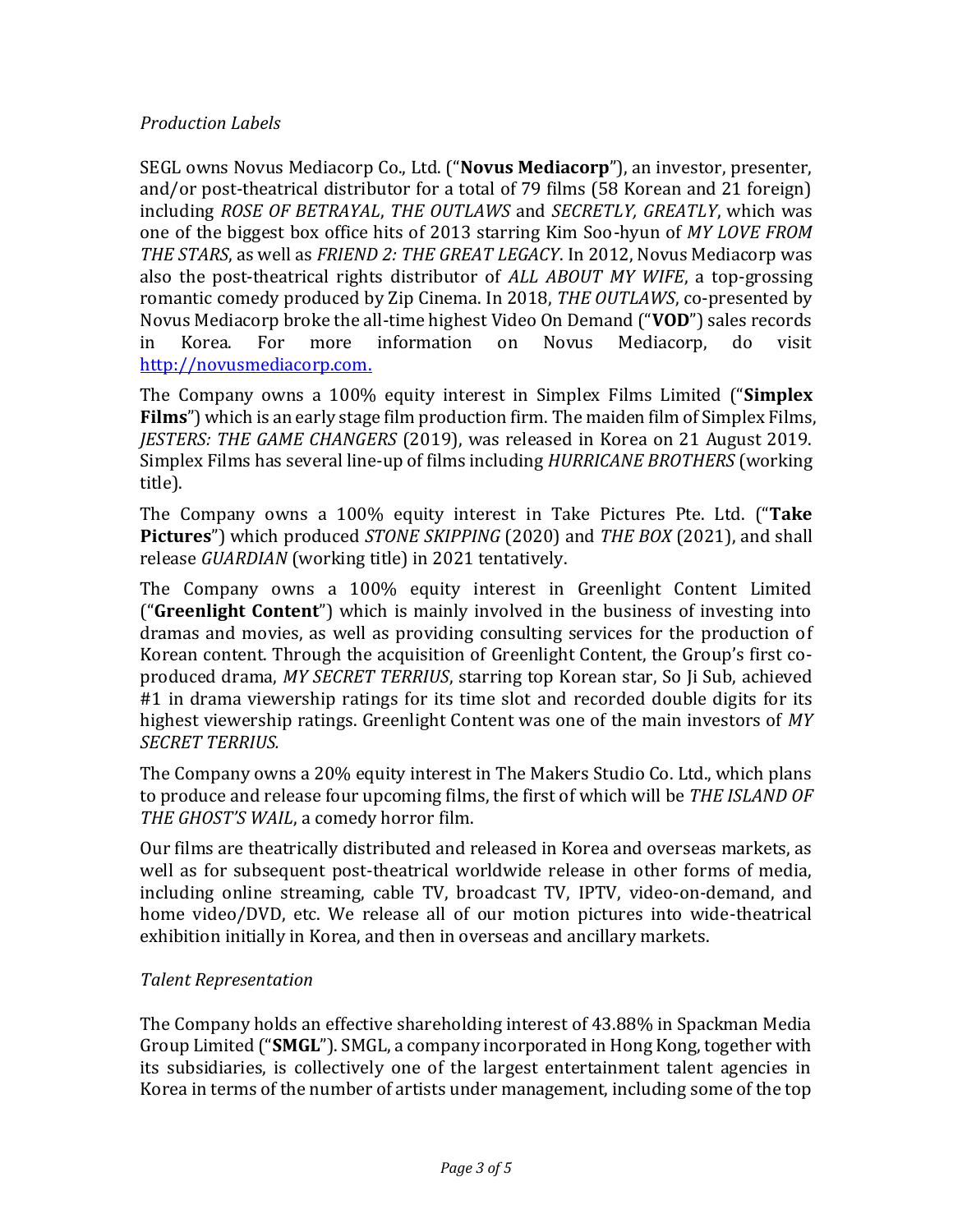names in the Korean entertainment industry. SMGL operates its talent management business through renowned agencies such as MSteam Entertainment Co., Ltd. (Son Ye-jin, Lee Min-jung, Ko Sung-hee), UAA&CO Inc. (Song Hye-kyo, Yoo Ah-in, Park Hyung-sik), Fiftyone K Inc. (So Ji Sub, Ok Taec-yeon), SBD Entertainment Inc. (Son Suk-ku), and Kook Entertainment Co., Ltd. Through these full-service talent agencies in Korea, SMGL represents and guides the professional careers of a leading roster of award-winning actors/actresses in the practice areas of motion pictures, television, commercial endorsements, and branded entertainment. SMGL leverages its unparalleled portfolio of artists as a platform to develop, produce, finance and own the highest quality of entertainment content projects, including theatrical motion pictures, variety shows and TV dramas. This platform also creates and derives opportunities for SMGL to make strategic investments in development stage businesses that can collaborate with SMGL artists. SMGL is an associated company of the Company.

The Company owns a 100% equity interest in Constellation Agency Pte. Ltd. ("**Constellation Agency**"). Constellation Agency, which owns The P Factory Co., Ltd. ("**The P Factory**") and Platform Media Group Co., Ltd. ("**PMG**"), is primarily involved in the business of overseas agency for Korean artists venturing into the overseas market. The P Factory is an innovative marketing solutions provider specializing in event and branded content production. PMG is a talent management agency which represents and manages the careers of major artists in film, television, commercial endorsements and branded entertainment.

## *Strategic Businesses*

The Company owns a 100% equity interest in Frame Pictures Co., Ltd. ("**Frame Pictures**"). Frame Pictures is a leader in the movie/drama equipment leasing business in Korea. Established in 2014, Frame Pictures has worked with over 25 top directors and provided the camera and lighting equipment some of Korea's most notable drama and movie projects including *ITAEWON CLASS* (2020), *HOW TO BUY A FRIEND* (2020), *KIM JI-YOUNG, BORN 1982* (2019), *FOUR MEN* (2019) and *ASADAL CHRONICLES* (2019).

We also operate a café-lounge called Upper West, in the Gangnam district of Seoul and own a professional photography studio, noon pictures Co., Ltd.

For more details, do visit<http://www.spackmanentertainmentgroup.com/>

# **Investor & Media Contact**

**Spackman Entertainment Group Limited** Ms Jasmine Leong Tel: +65 6694 4175 Email: [info@spackmanentertainment.com](mailto:info@spackmanentertainment.com)